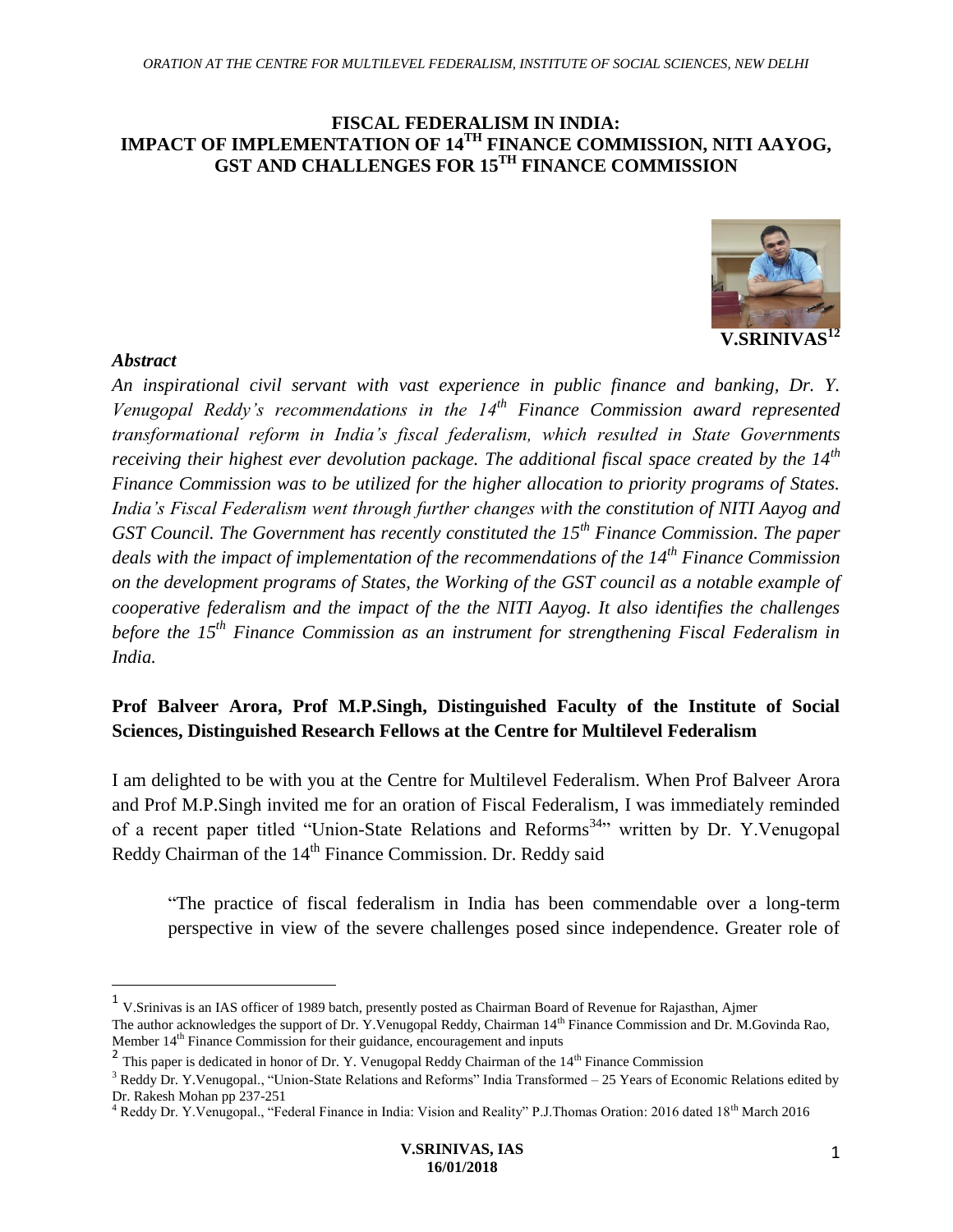states in the pursuit of decentralized development should not undermine the role the Union government has to play in macroeconomic stability."

Dr. Y.Venugopal Reddy said that 2015 represented a new era in India's Fiscal Federalism. The Finance Commission had recommended higher devolutions to the States and the Planning Commission was replaced by the NITI Aayog. Fiscal Federalism was taken to the next level with the constitution of the Goods and Services Tax Council. Post 1991 reforms, India lived in a period of rules based fiscal control and the Finance Commission was the instrumentality for promoting observance of the fiscal rules amongst States. That said, a scenario of shrinking fiscal space had emerged with a proliferation of Centrally Sponsored Schemes and inter-governmental transfers outside Finance Commission purview. In the constitutional context, fiscal federalism mandated that the borrowing program of State Governments had to be approved by the Union, there was a prohibition on external borrowings by a State. Subsequent to the  $73<sup>rd</sup>$  and  $74<sup>th</sup>$ amendment of the Constitution and insertion of clause (3) to Article 280, the Commissions started giving additional grants for local bodies as a measure to augment the consolidated funds of the States to supplement the resources of local bodies.

### *My years with Fiscal Federalism*

My mind goes back to my initial years in service in 1995, to the implementation issues in the CSS scheme "National Watershed Development Program for Rainfed Areas". The scheme was implemented in Rajasthan on a 75:25. Despite submission of timely utilization certificates the releases from the Union to the State were often delayed. In 2008-09, I had the opportunity to implement another flagship CSS program "National Rural Health Mission", which was also implemented on 75:25 basis. The scheme was innovatively designed with central resources being transferred to the State Health Society outside the consolidated Fund of the State. The CSS had strong conceptual design, and innovative financing. Yet there existed anxious wait periods for central releases, despite an annual resource allocation. There were instances of smaller resource allocations or considerable delays in the actual releases.

In 1996, I was coopted into the Chief Minister's Office in Rajasthan, for a conclave of Opposition Chief Ministers seeking greater devolutions (approx. 33 percent) of central resources from the divisible pool. Chief Minister Rajasthan voiced concerns on the need for higher central transfers in a federal set-up to empower the States.

In 1999, as Deputy Secretary Finance (Expenditure and Taxation) in Rajasthan, I was coordinating with several State governments on the tax rates as the Nation transitioned from Sales Tax to the Value Added Tax mechanism. On the expenditure side, I held several Budget Finalization Committee Meetings for Non-Plan and Plan Expenditures. The thrust was always "let's cut non-plan expenditures to the bone, while the plan expenditures were allowed to surge".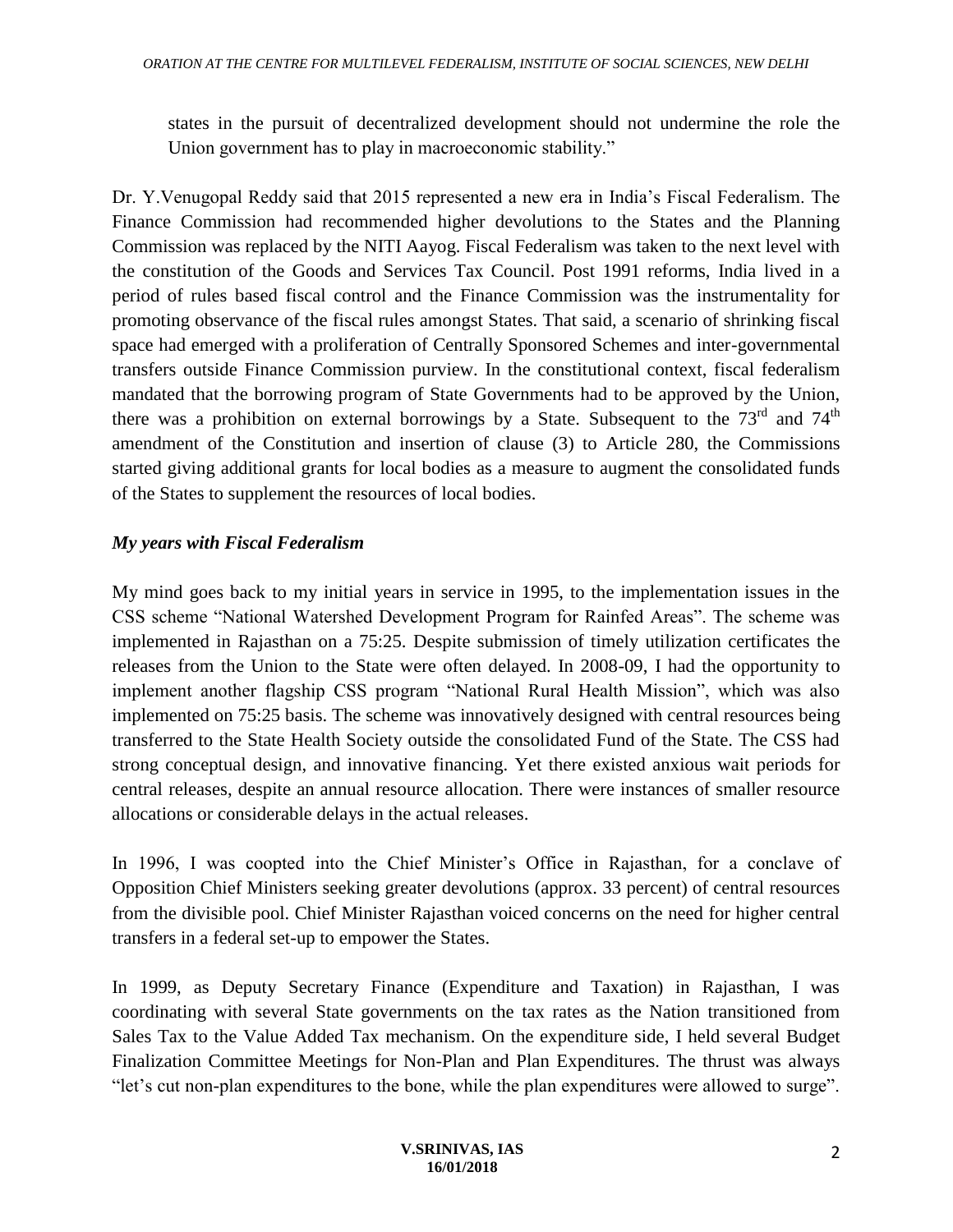This was largely due to the preponderance of Centrally Sponsored Schemes, which enabled access to lager resource pool of the Union Government.

In 2002-03 and 2003-04, as Private Secretary to Finance Minister, I was in the official gallery to witness the deliberations in the Lok Sabha on the Fiscal Responsibility and Management Bill, the constitution of the  $12<sup>th</sup>$  Finance Commission and had the opportunity to attend a number of deliberations of the Empowered Committee of State Finance Ministers. I was an active participant when terms of reference of the  $12<sup>th</sup>$  Finance Commission, were drawn up by the Finance Minister, Dr. Vijay Kelkar, Advisor to Finance Minister and S.Narayan, the Economic Affairs Secretary. Most States faced high cost debts and were in urgent need for debt swap schemes. The thrust of the discussions was to instill a sense of fiscal responsibility into State governments. The Union introduced a debt swap scheme for States in 2002-03, which was aimed at reducing high cost debts of States.

In 2007, on my return from the IMF, as Planning Secretary Rajasthan, I attended the 53<sup>rd</sup> and  $54<sup>th</sup>$  meetings of the National Development Council – for identifying a roadmap for improving Agricultural growth in the  $10<sup>th</sup>$  Plan and then for approval of the  $11<sup>th</sup>$  Five Year Plan. In formulating the State Plan for the year 2007-08 and the State budget for 2008-09, I had noticed that there were considerable rigidities in allocation of State Plan resources as there were significant resource commitments for a large number of centrally sponsored schemes. In the 11<sup>th</sup> Five Year Plan, CSS schemes were crowding out State Plan resources, often limiting resource allocations to infrastructure sector. This was what increasingly led to the clamor for restructuring of CSS schemes with greater flexibility.

To me, Fiscal Federalism is democracy at its functional best, the system adopts a bipartisan approach for common good. In most of the initiatives of the Ministry of Finance, the States went along with the Union. But there were several moments in the discussions in the run-up to the adoption of VAT, debt-swap schemes when there were sharp exchanges between the States and the Union on the roadmap adopted.

#### *Constitutional Provisions*

The Articles of the Indian Constitution relevant to Finance Commission are the following:

- 1. Article 268. Duties levied by the Union but collected and appropriated by the States
- 2. Article 269. Taxes levied and collected by the Union but assigned to States
- 3. Article 270. Taxes levied and distributed between the Union and the States
- 4. Article 271. Surcharge on certain duties and taxes for purposes of the Union
- 5. Article 275. Grants from the Union to certain States
- 6. Article 279. Calculation of 'Net Proceeds"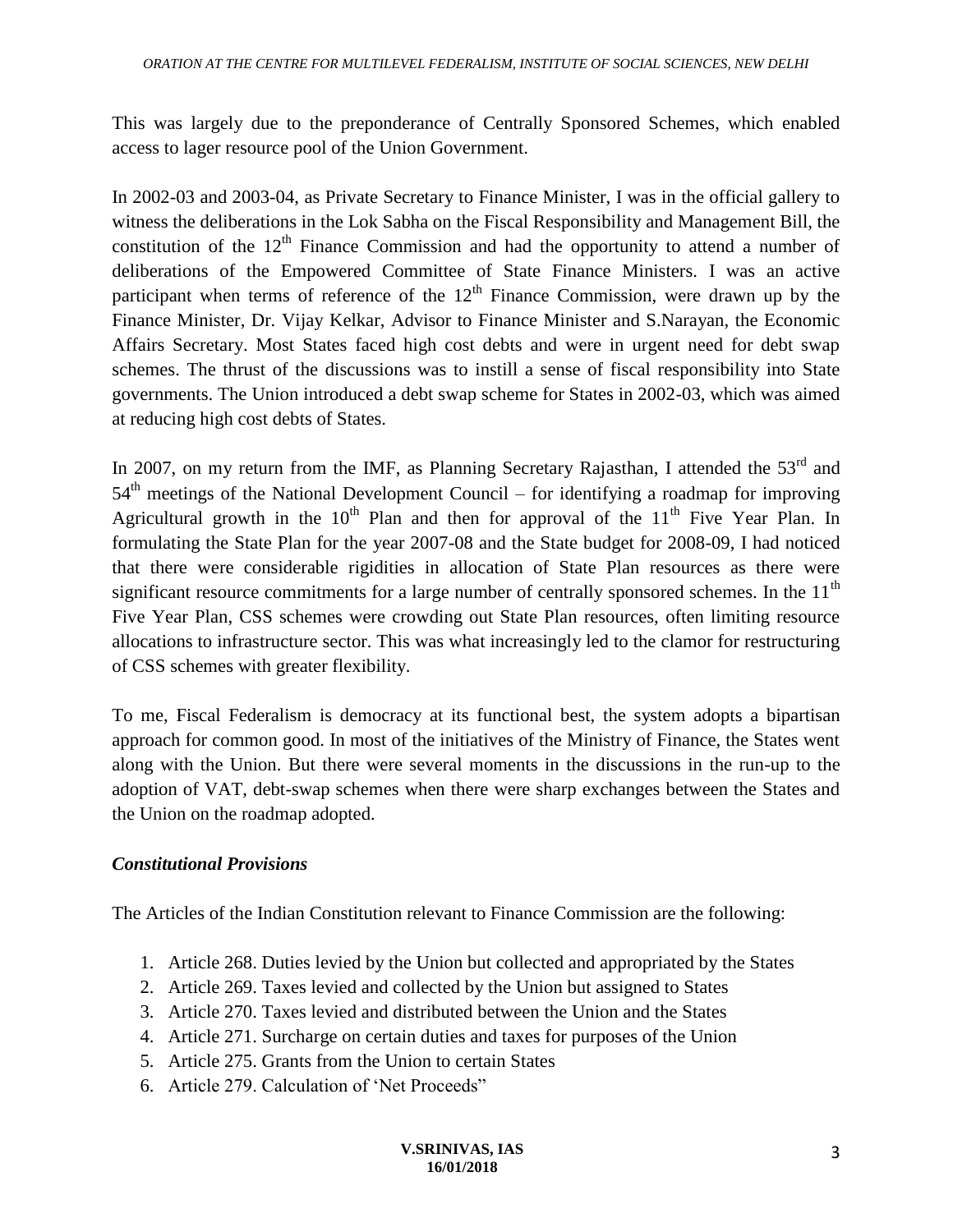- 7. Article 280. Finance Commission
- 8. Article 281. Recommendations of the Finance Commission

Article 243, Article 243 A to Article 243 O deal with Panchayats and Article 243 P to Article 243 Z and Article 243 ZA to Article 243 ZG deal with Municipalities.

Dr M.Govinda Rao<sup>5</sup> Member of the 14<sup>th</sup> Finance Commission says that

"Notwithstanding the weaknesses, it must be noted that the system of inter-governmental fiscal arrangements in India has served well for over 50 years. It has achieved significant equalization over the years, instituted a workable system of resolving the outstanding issues between the Centre and the States and amongst the States, and adjusted to the changing requirements. It has thus contributed to achieving a degree of cohesiveness in a large and diverse country."

## *The 14th Finance Commission*

 $\overline{a}$ 

Dr. C.Rangarajan<sup>6</sup> the Chairman of the  $12<sup>th</sup>$  Finance Commission said thus:

"The setting up of a Finance Commission every five years is a constitutional mandate. The fiscal relations in this country have evolved over time through political, institutional and functional changes within the ambit of the provisions of the Constitution. The Finance Commission has had an important role to play in this evolving structure because resource sharing based on constitutional division of functions and finances between Centre and the States is a critical element of fiscal federalism."

The terms of reference of the 14<sup>th</sup> Finance Commission as laid down in Article 280 of the Constitution were (a) proceeds of taxes to be divided between the Union and the States, usually referred to as vertical balances, (b) the allocation of distribution of taxes among States, usually referred to as the horizontal balance, (c) the principles which should govern the grant-in-aid to the States by the Finance Commission, which are over and above the devolution of taxes as per the formula; and (d) measures to augment the consolidated fund of a State to supplement the transfer of resources to Panchayats and Municipalities, based on recommendations of the respective State Finance Commissions, usually referred to as Finance Commission Grants to Local Bodies.

<sup>&</sup>lt;sup>5</sup> Dr. M.Govinda Rao., "Intergovernmental Fiscal Relations in a Planned Economy" in Richard Bird and Francois Vaillancourt, Fiscal Decentralization in Developing Countries, Cambridge University Press, Cambridge, 1998, p.110

<sup>&</sup>lt;sup>6</sup> Dr.C.Rangarajan, "Fifty Years of Fiscal Federalism: Finance Commissions of India, 12<sup>th</sup> Finance Commission, 2003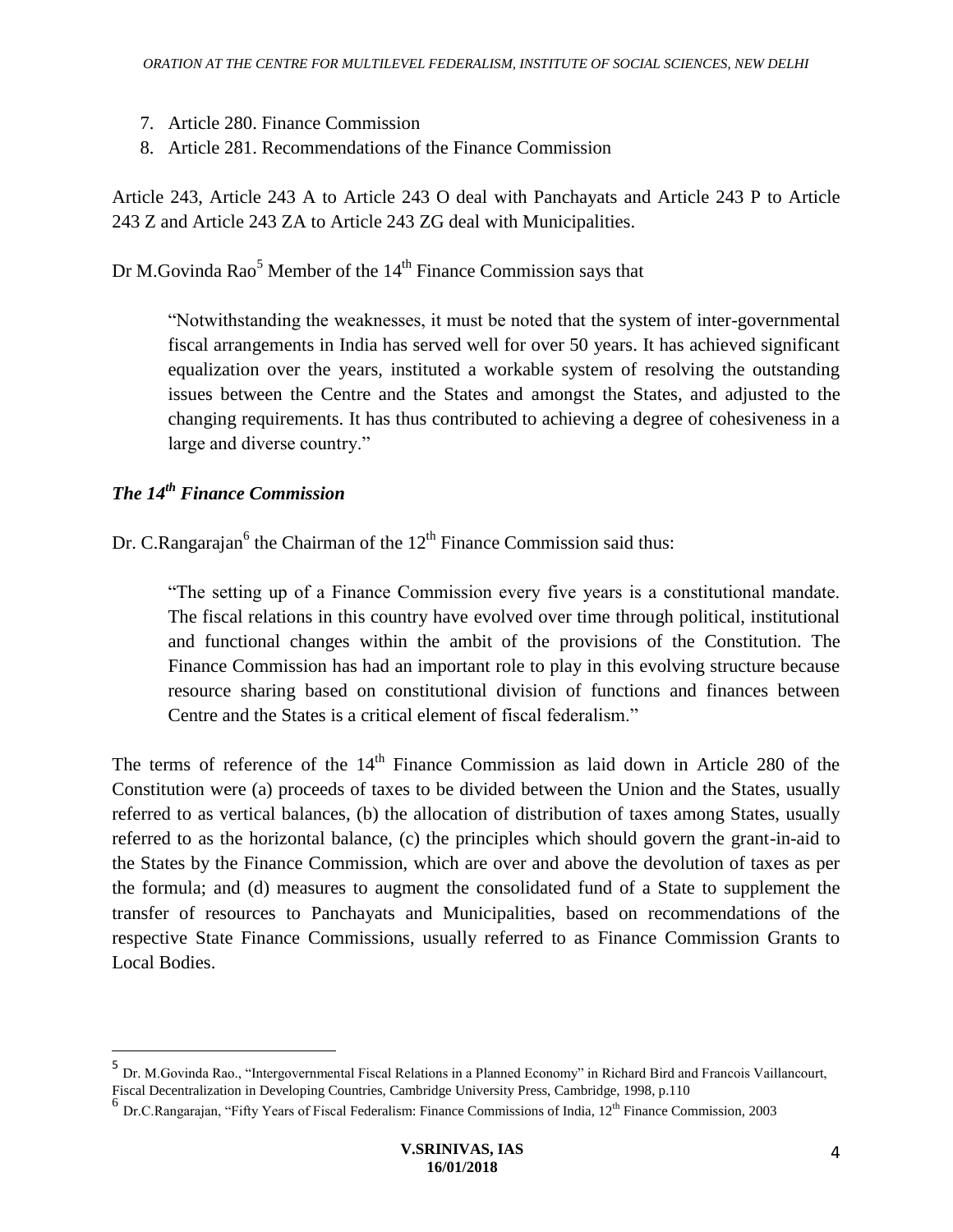The  $14<sup>th</sup>$  Finance Commission adopted an approach that could be beneficial for future Finance Commissions. The salient features of the approach was that they adhered to the letter and the spirit of the Constitution (balancing the Union and State's revenue powers with expenditure responsibilities listed in the  $7<sup>th</sup>$  schedule of the Constitution), appreciated the problems raised by stakeholders, and attempted to address the troubling contemporary issues relevant to the Terms of Reference.

Dr. Y. Venugopal Reddy<sup>7</sup> says he was emboldened to look at the possibility to dispense with the distinction between plan and non-plan revenue expenditure based on a recommendation received from Dr. C.Rangarajan in his capacity as Chairman of the High Level Committee on Efficient Management of Government Expenditures, but not acted upon by Government. The 14<sup>th</sup> Finance Commission made such a distinction redundant and irrelevant. In the process, it brought in a conceptual clarity in the transfer system in terms of general and specific purpose transfers, the former given on the basis of the recommendation by the Finance Commission and the latter given for central schemes, in the place of plan and non-plan distinction that prevailed in the past.

The 14<sup>th</sup> Finance Commission assessed State Finances as (a) For States with above average tax-GSDP ratio the assumed tax buoyancy was 1.05 implying a moderate increase and (b) for other States a higher buoyancy of 1.5 was assumed. The  $14<sup>th</sup>$  Finance Commission assumed an increase in aggregate tax-GSDP ratio from 8.26 of GSDP to 9 percent in the terminal year. On the expenditure side, the 14<sup>th</sup> Finance Commission included the expenditure incurred on the centrally sponsored schemes in revenue expenditure. The expenditure was projected as 11.12 percent of GDP against 13.57 percent projected by the States.

The 14<sup>th</sup> Finance Commission recommended increasing the share of tax devolution to 42 percent of the divisible pool as against 32 percent recommended by the  $13<sup>th</sup>$  Finance Commission. Dr. Y. Venugopal Reddy<sup>8</sup> says that

"There has been a compositional shift in transfers from grants from the Union to the States in favor of tax devolution, thus enhancing the share of unconditional transfers to the latter. The balance in fiscal space thus remains broadly the same in quantitative terms, but tilts in favor of States in qualitative terms through compositional shift in favor of devolution and hence fiscal autonomy."

 $\overline{a}$ 

<sup>&</sup>lt;sup>7</sup> Reddy Dr. Y. Venugopal., "Fourteeth Finance Commission: Continuity, Change and Way Forward" 2<sup>nd</sup> Dr. Raja J.Chellaiah Memorial Lecture, Madras School of Economics dated 16<sup>th</sup> March 2015

<sup>&</sup>lt;sup>8</sup> Reddy Dr. Y. Venugopal., "14<sup>th</sup> Finance Commission and Its Implications for State Finances with Special Focus on Social Sector Expenditure"., Speech at Centre for Economic and Social Studies (CESS) and UNICEF dated 15<sup>th</sup> December 2015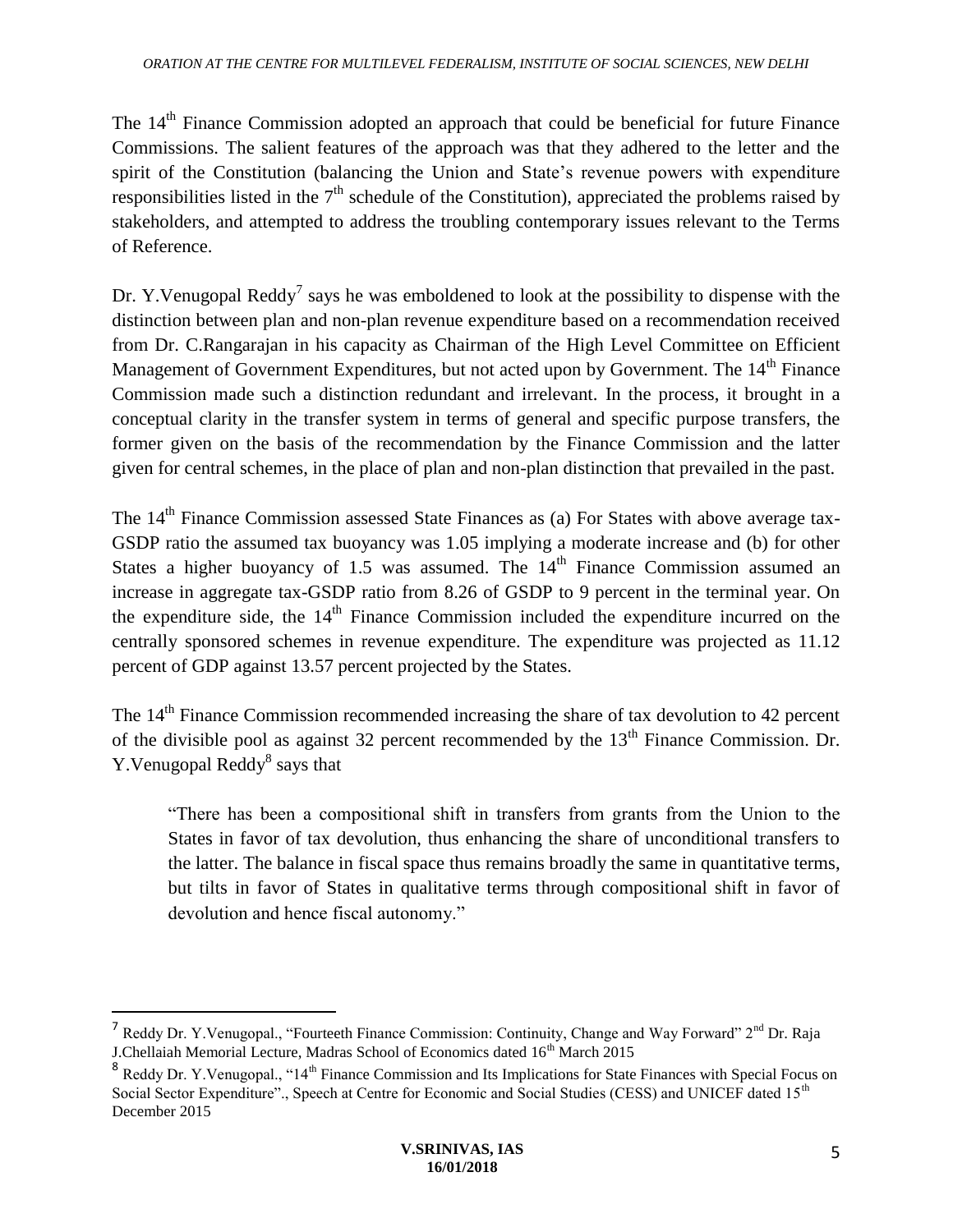The 14<sup>th</sup> Finance Commission did not adopt a fiscal performance criterion on the grounds that rules based fiscal regime under the Fiscal Responsibility Act was already in place and it was not necessary to introduce separate fiscal discipline indicator in the devolution formula.

The 14<sup>th</sup> Finance Commission adopted the 2011 population as a measure of demographic change in addition to the 1971 population (as required by the TOR) for formulating the horizontal balances. Further with regard to devolutions to Local Governments and Disaster Management not too many changes in policy framework for devolutions was prescribed from the earlier Finance Commissions. The devolutions to Local Governments would be in accordance with the recommendations of the State Finance Commissions.

With regard to "Grant in Aid" devolutions, the  $14<sup>th</sup>$  Finance Commission deviated from the formula based devolutions of previous Finance Commissions and adopted four principles for such devolutions. The 14<sup>th</sup> Finance Commission argued that "apart from the merits and demerits of centrally sponsored schemes (CSS), the increase in their number as well as of Plan grants to States reveals the excess fiscal space available to the Union Government." The 14<sup>th</sup> Finance Commission recommended "we consider health, education, drinking water and sanitation as public services of national importance, having significant inter-state externalities. However in our view, the grants to these sectors should be carefully designed and implemented and an effective monitoring mechanism put in place with the involvement of the Union Government, State Governments and domain expertise. Therefore, we have desisted from recommending specific purpose grants and have suggested that a separate institutional arrangement be introduced for this purpose."

As regards Goods and Services Tax, the  $14<sup>th</sup>$  Finance Commission did not indicate any fiscal incentives to the States to adopt such a tax. That said, the  $14<sup>th</sup>$  Finance Commission recommended that outstanding issues of GST may be resolved by determination of (a) period of GST compensation, (b) legal status of the compensation fund and (c) universal application of the GST regime.

The 14<sup>th</sup> Finance Commission recommended a 3 percent fiscal deficit for the Union and States. Hoever, for the States having low debt to GSDP and interest payments to revenue ratio, an addition 25 basis of borrowing space was recommended. Further the  $14<sup>th</sup>$  Finance Commission recommended that "Pricing of Public Utilities" can be improved by establishing independent regulators where they do not exist and empowering them adequately. On "Public Sector Enterprises" the 14<sup>th</sup> Finance Commission recommended that the Government evaluate the future of each public enterprise in the entire portfolio, and enhance the scope for borrowings by public enterprises instead of depending on government support of retained earnings.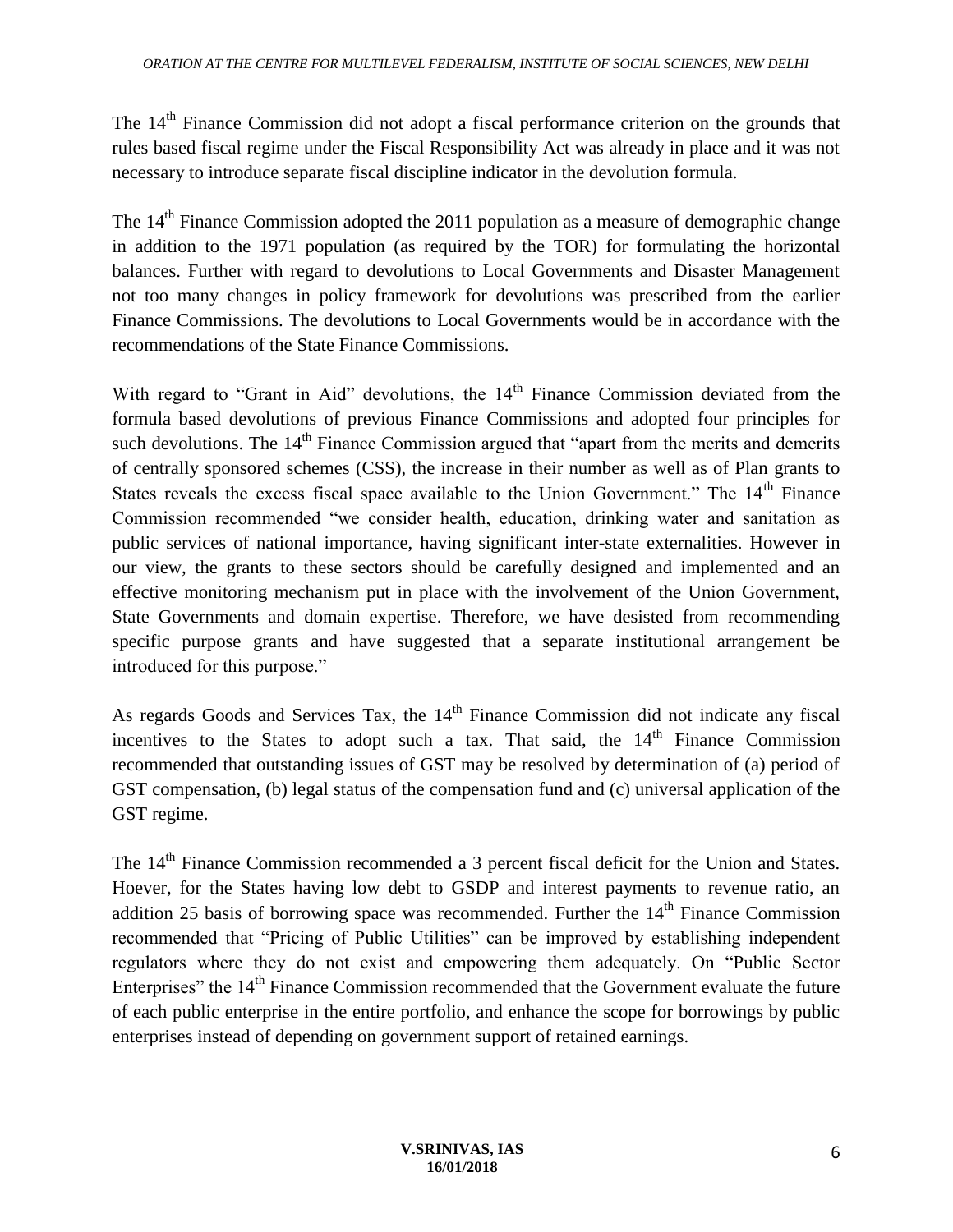The most far-reaching recommendation of the  $14<sup>th</sup>$  Finance Commission was the increase in tax devolution from 32 percent to 42 percent enhancing the share of unconditional transfers to the States.

#### *Impact on State Governments with specific reference to Rajasthan<sup>9</sup>*

The  $12<sup>th</sup>$  and  $13<sup>th</sup>$  Finance Commissions had recommended an increase in the States' share in the divisible pool of central taxes by 1.5 percent and 1 percent respectively. The  $14<sup>th</sup>$  Finance Commission increased the States' share by10 percentage points from a level of 32 percent to 42 percent by an increase in untied devolution grants and a corresponding reduction in the tied grants of central assistance to States. The NITI Aayog<sup>10</sup> examined the Social Sector Expenditure of States pre and post 14<sup>th</sup> Finance Commission and observed that barring Sikkim, Tripura and Uttarakhand, all other States were better off in terms of financial allocations in Financial Year 2014-15. The total central transfers to States in the financial years 2015-16 and 2014-15 increased by 21.19 percent. The social sector expenditures in the States increased by 1.73 percent and the expenditure on health and education as percentage of GSDP witnessed marginal positive increases.

In October 2015, the NITI Aayog received the report of the sub-group of Chief Ministers<sup>11</sup> on Rationalization of Centrally Sponsored Schemes recommended that the focus of CSS should be on schemes that comprise the National Development Agenda where the Centre and States will work together in the spirit of team India. Accordingly the CSS was proposed to be divided into Core and Optional Schemes – amongst the core schemes those for social protection and social inclusion form the Core of the Core and be the first charge on available funds for the National Development Agenda. The Centre's financial pattern for Core Schemes was changed to 60:40 basis for "Other States" and for Optional Schemes to 50:50. The sub-group further said that 25 percent allocation in a Scheme should be flexi-fund to be sent in accordance with Ministry of Finance guidelines, and release of funds should be simplified, based on yearly authorization an actual releases on quarterly basis.

Rajasthan was amongst the States that had raised concerns at the burgeoning number of Centrally Sponsored Schemes at the National Development Council. At the 54<sup>th</sup> Meeting of the National Development Council on  $19<sup>th</sup>$  December 2007, the Government of Rajasthan<sup>12</sup> took the following position:

 $\overline{a}$ 

<sup>&</sup>lt;sup>9</sup> The author acknowledges Smt. Manju Rajpal, Finance Secretary Budget and Shri Sharad Mehra, Director Budget in Government of Rajasthan for their inputs

<sup>&</sup>lt;sup>10</sup> Alok Kumar., Ajay Nema, Jagat Hazarika, Hirmanu Sachdeva., "Social Sector Expenditure of States : Pre & Post 14<sup>th</sup> Finance Commission (2014-15 & 2015-16)" NITI Aayog Policy Papers, 2017

<sup>11</sup> Report of the Sub-Group of Chief Ministers on Rationalization of Centrally Sponsored Schemes, NITI Aayog, October 2015

<sup>&</sup>lt;sup>12</sup> Speech of Smt Vasundhara Raje, Chief Minister Rajasthan at the 54<sup>th</sup> Meeting of the National Development Council, 19<sup>th</sup> December 2007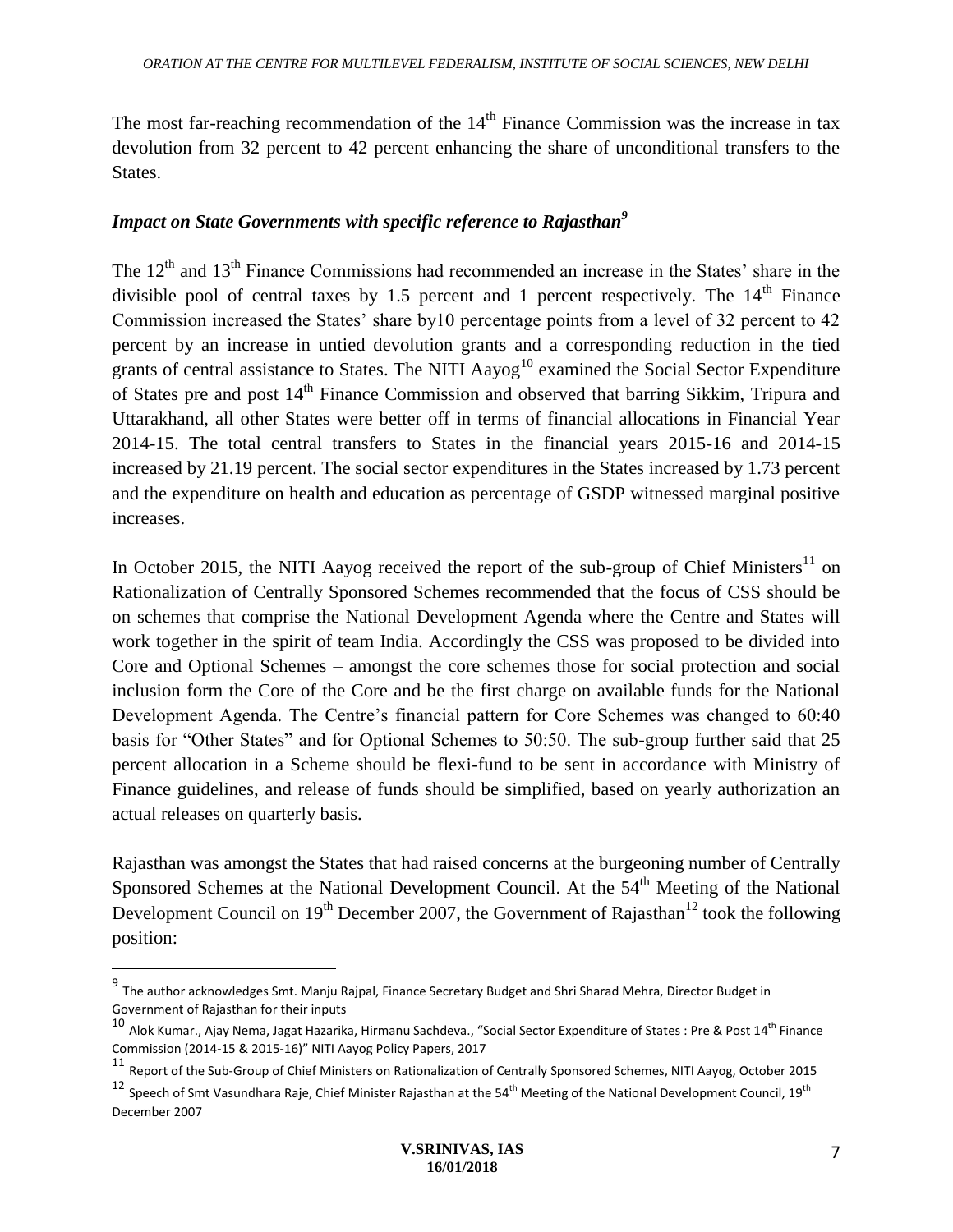"It appears that the ever-increasing size of CSSs will amount to completely taking away the flexibility of State Governments. Firstly, simply by reducing the moneys that might otherwise have been available to the States as untied central assistance, the States are made dependent as it were on the Centre. Secondly most CSSs/ ACAs/ SCAs require matching State Government share, thus further limiting States in the allocation of even their own limited resources."

Analysis shows that in the case of Rajasthan there is an increase in central transfers. During 2015-16, the revenue receipts have increased by 9.81 percent over the previous year. Development expenditure as percentage of total expenditure increased to 80.9 percent in 2015-16 from 74.5 percent in the previous year. This increase in provides the State with flexibility in making priority sector allocations. The State has chosen to implement the UDAY scheme, which is aimed at recasting the Power Sector companies as the highest priority scheme.

Simultaneously allocations to social sector have shown sustained increases. The levels of total expenditures and the distribution of moneys amongst the priority sectors have shown trend increases. The CSS scheme devolution had be recast on a 60:40 basis entailing additional burden on the State. The higher devolutions have provided some additional fiscal space, but the State was carrying a significant debt burden and makes it difficult to adhere to the FRBM targets.

The State is pursuing the objective of zero revenue deficit; fiscal deficit not exceeding 3 percent of GSDP; interest payments to revenue receipt ratio not exceeding 10 percent and debt to GSDP ratio not exceeding 25 percent. To achieve these goals, considerable fiscal adjustment is required. In the current fiscal situation, the burden of fiscal adjustment would require additional central government support.

Rajasthan is amongst the first States to merge plan and non-plan distinction in the State Budget from 2017-18. Necessary requirements for creation of new budget heads were completed for finalization of budget estimates of 2017-18. There is only one distinction between revenue expenditure and capital expenditure, which is further sub-divided in the category of State and Central assistance.

## *NITI Aayog*

The NITI Aayog, established in 2015, is one of Indian democracy's youngest institutions. It has been entrusted with the mandate of re-imagining the development agenda by dismantling oldstyle central planning. As the Indian economy rapidly integrated with the global economy contradictions arose between central planning and increasing private capital flows. The NITI Aayog was mandated to foster cooperative federalism, evolve a national consensus on developmental goals, redefine the reforms agenda, act as a platform for resolution of cross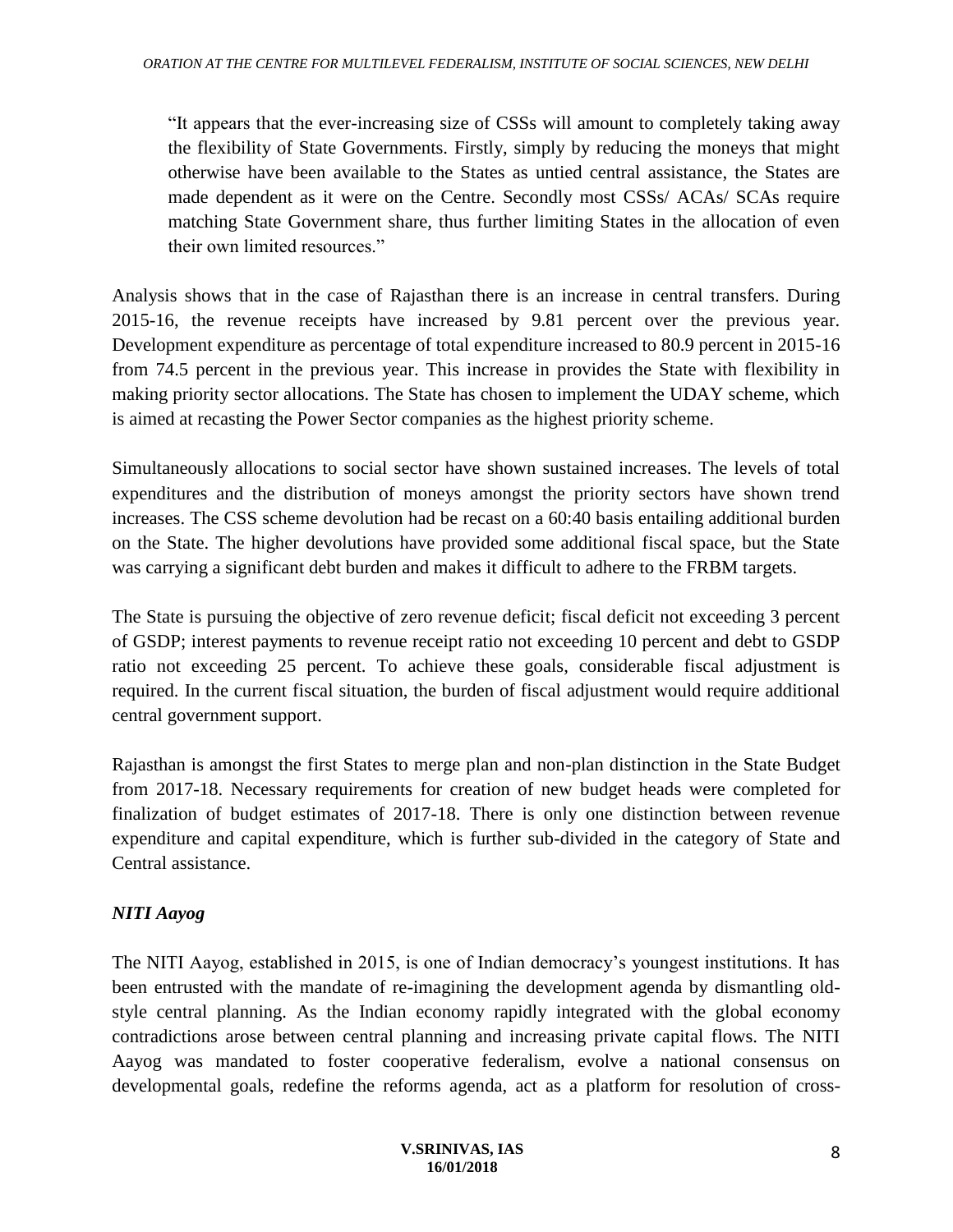sectoral issues between Center and State Governments, capacity building and to act as a Knowledge and Innovation hub. It represented a huge mandate for a nascent organization.

The NITI Aayog's precursor, the Planning Commission was established in March 1950 by a Government of India resolution with Prime Minister as Chairperson. The initial mandate was to establish heavy industries through public investment as a means for achieving rapid industrialization. The functions assigned to the Planning Commission were to assess and allocate plan resources, formulate plans and programs for area development, determine implementation methodology, identify resource constraints and appraise & adjust implementation.

The Planning Commission from 1950 to 2014 formulated twelve five year plans. The 1<sup>st</sup> and 2<sup>nd</sup> plans aimed at raising public resources for investments in public sector, the  $3<sup>rd</sup>$  plan focused on increased emphasis on exports and the  $4<sup>th</sup>$  Plan formulated at a difficult period of balance of payments crisis focused on agricultural development. The 5<sup>th</sup> Plan provided enhanced allocations for social sector spending. The  $6<sup>th</sup>$  and  $7<sup>th</sup>$  Plans were infrastructure plans focusing on raising plan resources for infrastructure spending. The  $8<sup>th</sup>$  Plan formulated in the midst of economic reforms achieved 6.7 percent growth. The  $9<sup>th</sup>$  Plan period witnessed a sharp decline in economic growth to 2.4 percent. The  $10^{th}$  and  $11^{th}$  Plans implemented in the 2004-2014 period witnessed economic growth trajectory of above 9 percent.

An internal evaluation in Government revealed that Planning Commission was witnessing policy fatigue necessitating structural changes in central planning process. The assessment identified that the collapse of public investment in the face of rising subsidies, huge demands on public resources from the Right to Education Act, the National Rural Employment Guarantee Act and a poorly targeted Public Distribution System. Further rigid labor laws were impeding progress, and there were difficulties in releasing land for public housing and other public projects. A new Institutional framework was needed.

As the Prime Minister announced the closure of the Planning Commission from the ramparts of Red Fort on August 15, 2014, the Economic and Political Weekly said that not many will shed tears for the demise of the Planning Commission<sup>13</sup>. The planning exercise that was followed hardly had any relevance for the market economy. It did very little to plan and implement public sector investments and its role in public–private partnerships was restrictive. The proliferation of Centrally Sponsored Schemes contributed to severe distortions in public spending.

The NITI Aayog has done enormous amount of work in a short period of 3 years. It started designing strategic policies, fostering cooperative federalism, provided knowledge and innovation support and undertook evaluation/ monitoring of major investments. The NITI Aayog formulated the Make in India Strategy for Electronics Industry, a Model Land Leasing Law, laid

 $\overline{a}$ 

<sup>13</sup> Dr. M.Govinda Rao., "Role and Functions of NITI Aayog"Economic and Political Weekly., January 24, 2015., Vol 4., pg 13-16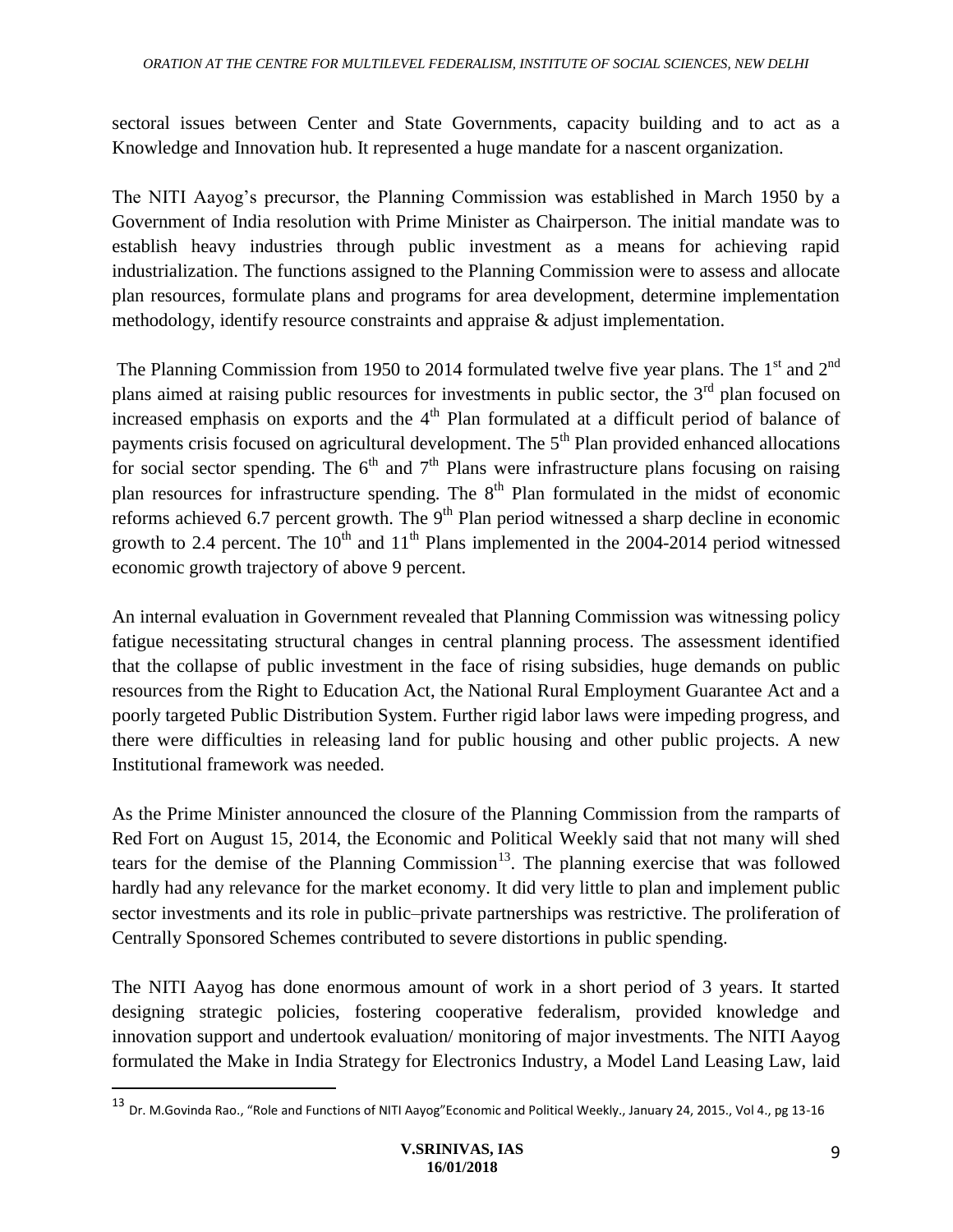down a National Energy Policy, prepared a Roadmap for Revitalizing Agriculture, designed a Developmental Strategy for North East and Hilly areas and undertook an appraisal of the 12<sup>th</sup> Five Year Plan. Further the NITI Aayog recommended closure of sick PSUs, strategic disinvestment of other CPSUs and pushed for reforms in Medical Council of India and the University Grants Commission. The two-standout initiatives of the NITI Aayog were the model law on land leasing and the framework of priorities for disinvestment.

An over-arching theme of the NITI Aayog was the change in focus from central planning to cooperative federalism. The Prime Minister said that "Through the NITI Aayog, India will move away from the one size fits all approach and forge a better match between schemes and needs of States". The Governing Council of NITI Aayog met very often, 3 sub-groups of Chief Ministers were worked on centrally sponsored schemes (CSS), skill development and Swach Bharat. Based on their recommendations, the new CSS sharing system was notified and a transparent formula based allocation of resources was reached. The Swach Bharat cess was levied on all services. To promote skill development initiatives, the involvement of States in the Pradhan Mantri Kaushal Vikas Yojana was ensured. The Atal Innovation Mission was launched to seed innovations to teach young minds new skills.

The NITI Aayog made serious efforts for Transforming India's developmental agenda. It sought proposals from all Central Ministries for Accelerated Growth and Inclusion Strategy, Employment Generation, Energy Conservation and Efficiency, Good Governance and Swach Bharat. In April 2017, the NITI Aayog Governing Council approved the 3 Year Action Plan agenda aimed at shifting the composition of expenditure by allocating a larger proportion of additional resources to high priority sectors, namely education, health, agriculture, rural development, defence, railways and roads. An agricultural transformation was envisaged with the objective of doubling farmer's income by 2022. This was to be achieved through a model land leasing law, reform of agriculture produce marketing committees, a legal framework for contract farming and policies to overcome distortions caused by the MSP scheme. Further the NITI Aayog, monitored the implementation of the Sustainable Developmental Goals.

It can be said that the NITI Aayog has undertaken path-breaking work in its first 3 years and the Nation can look forward to the Institution imparting a new dynamism to India's developmental process in the coming years.

#### *The Goods and Services Tax*

The Goods and Services Tax was introduced on July 1, 2017 following the passage of the 122<sup>nd</sup> Constitution Amendment Act 2016. The GST represents a very significant step in the field of indirect tax reforms in India, amalgamating a large number of Central and State taxes into a single tax, with the objective of mitigating cascading or double taxation in a major way and pave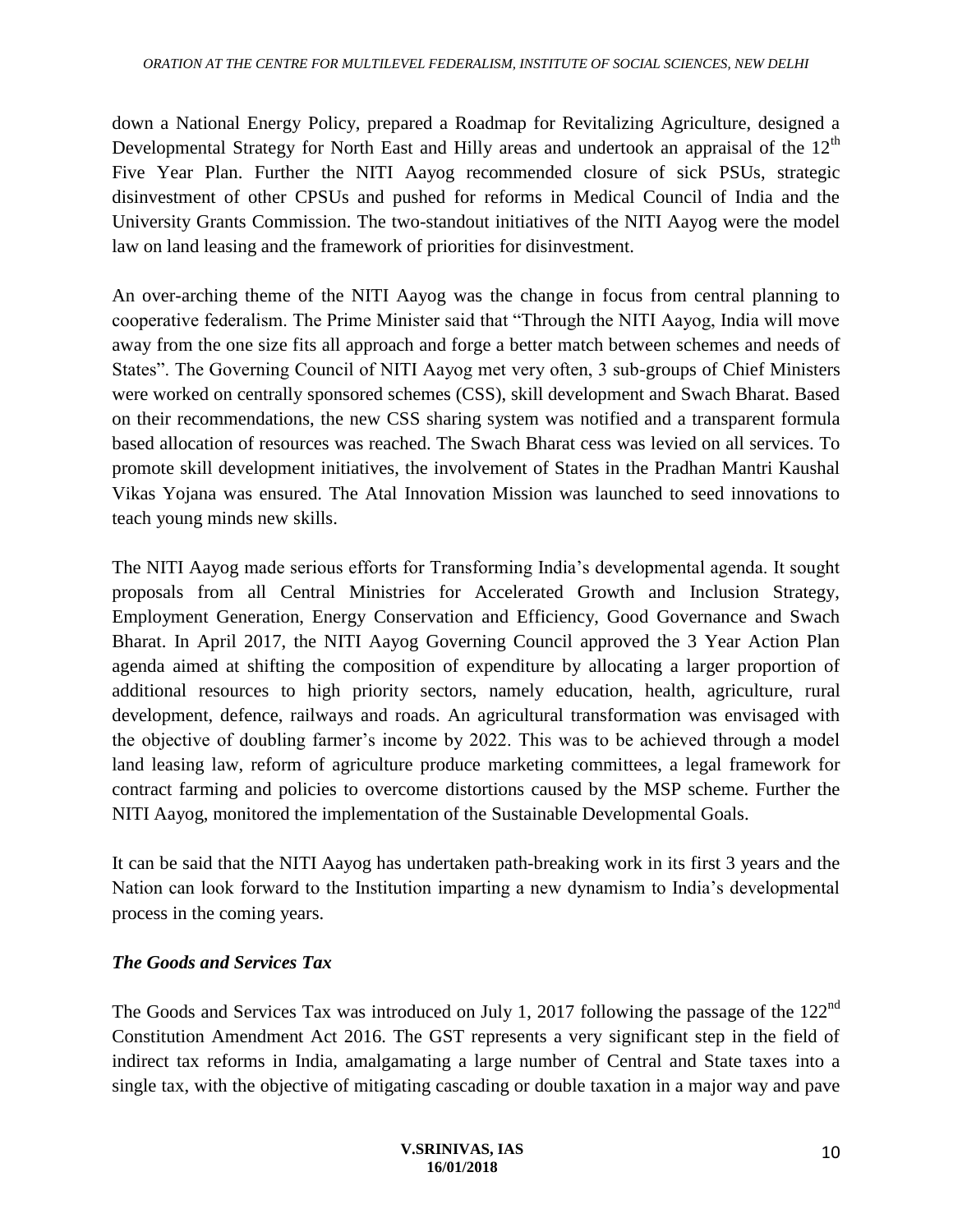the way for a common national market. Under the Constitution, the Centre has power to levy tax on manufacture of goods while the States have the power to levy tax on sale of goods. In the case of inter-State sales, the Centre has power to levy a tax (the Central Sales Tax) but the tax is collected and retained entirely by the States. The Centre alone is empowered to levy service tax. The Centre also levies and collects taxes on import and export of goods as additional duties of customs (commonly known as CVD and SAD) in addition to basic customs duty. The GST is based on the principle of destination based consumption taxation as against the principle of origin-based taxation.

The Act of 2016 envisages constitution of Goods and Services Tax Council (GSTC) comprising of the Union Finance Minister, the Minister of State (Revenue) and the State Finance Ministers to recommend on the GST rate, exemption thresholds, taxes to be subsumed and other features. This mechanism seeks to ensure some degree of harmonization on different aspects of GST between the Centre and the States as well as across States. One half of the total number of members of the GSTC would form quorum in meetings of GSTC. The decisions in GSTC would be taken by a majority of not less than  $3/4^{th}$  of weighted votes cast. Centre and a minimum of 20 States would be required for majority because Centre would have  $1/3<sup>rd</sup>$  weightage of the total votes cast and all the States together would have  $2/3^{rd}$  of weightage of the total votes cast.

The Goods and Services Tax Council has taken a number of important decisions in the past 2 years when it met 23 times. The GSTC decided that there would be 4 tax rates namely 5 percent, 12 percent, 18 percent and 28 percent. The tax rates for different goods and services have been finalized and notified. A cess over the peak rate of 28 percent on certain luxury and demerit goods has been imposed to compensate States for any revenue loss on account of implementation of GST. The GSTC also recommended enactment of 5 laws, the Central GST law, the Union Territories GST law, the Integrated GST law (to be levied on inter-State supply of Goods and Services), the State GST law and the GST compensation law. The CGST, SGST/ UTGST and IGST would be levied at rates mutually agreed upon by the Centre and the States under the aegis of the GSTC. The GST would replace 7 Central Taxes namely Central Excise Duty, Additional Duties of Excise, Special Additional Duty of Customs, Service Tax and Cess and Surcharges; and 9 State Taxes namely State VAT, Central Sales Tax, Purchase Tax, Luxury Tax, Entry Tax, Entertainment Tax, State cesses and surcharges in relation to goods and services.

Once fully implemented, the GST will benefit in creation of a unified common national market for India, prevent cascading of taxes, harmonize laws, procedures and rates of tax, reduce the interface between the tax payer and tax administration and benefit a large segment of consumers with low tax rates.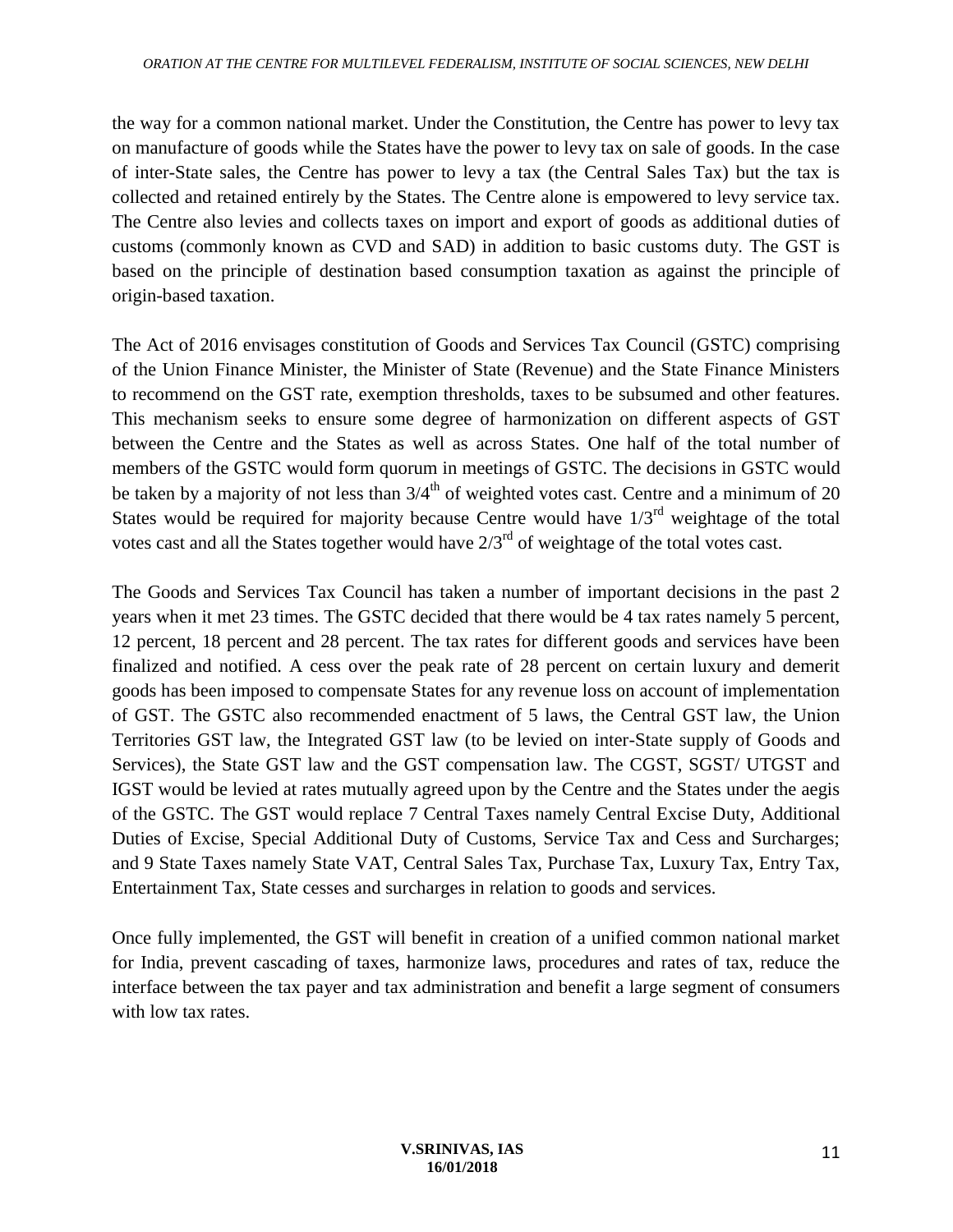# *Challenges before the 15th Finance Commission<sup>14</sup>*

The composition of the  $15<sup>th</sup>$  Finance Commission notified by Government on November 27, 2017, comprises of Shri N.K.Singh as Chairman with Shri Shaktikanta Das and Dr. Anoop Singh as full time members and Dr. Ashok Lahiri and Dr. Ramesh Chand as part time members with Shri Arvind Mehta as Secretary to the Commission.

Paras 4 and 5 of the Presidential Order dated November 27, 2017 are reproduced as below:

(4) The Commission shall make recommendations as to the following matters, namely:-

- (i) The distribution between the Union and the States of the net proceeds of taxes which are to be, or may be, divided between them under Chapter I, Part XII of the Constitution and the allocation between the States of respective shares of such proceeds;
- (ii) The principles which should govern the grans-in-aid of the revenues of the States out of the Consolidated Fund of India and sums to be paid to the States by way of grants-in-aid of their revenues under Article 275 of the Constitution for purposes other than those specified in the provisos to clause (1) of that article; and
- (iii) The measures needed to augment the Consolidated Fund of a State to supplement resources of the Panchayats and Municipalities in the State on the basis of the recommendations made by the Finance Commission of the State.

(5) The Commission shall review the current status of the finance, deficit, debt levels, cash balances and fiscal discipline efforts of the Union and the States and recommend a fiscal consolidation roadmap for sound fiscal management, taking into account the responsibility of the Central Government and State Governments to adhere to appropriate levels of general and consolidated government debt and deficit levels, while fostering higher inclusive growth in the country, guided by the principles of equity, efficiency and transparency. The Commission may also examine whether revenue deficit grants be provided at all.

The gazette notification further states that the Commission shall have regard to (iv) the impact on the fiscal situation of the Union Government of substantially enhanced tax devolution to States following the recommendations of the  $14<sup>th</sup>$  Finance Commission, coupled with the continuing imperative of the national development program including New India-2022 and (v) the impact of the GST, including payment of compensation for possible loss of revenues for 5 years and abolition of a number of cesses, earmarking thereof for compensation and other structural reforms program, on the finances of Centre and States.

 $\overline{a}$ <sup>14</sup> The author acknowledges the valuable inputs given by Dr. M.Govinda Rao, former Director NIPFP and Member  $14<sup>th</sup>$  Finance Commission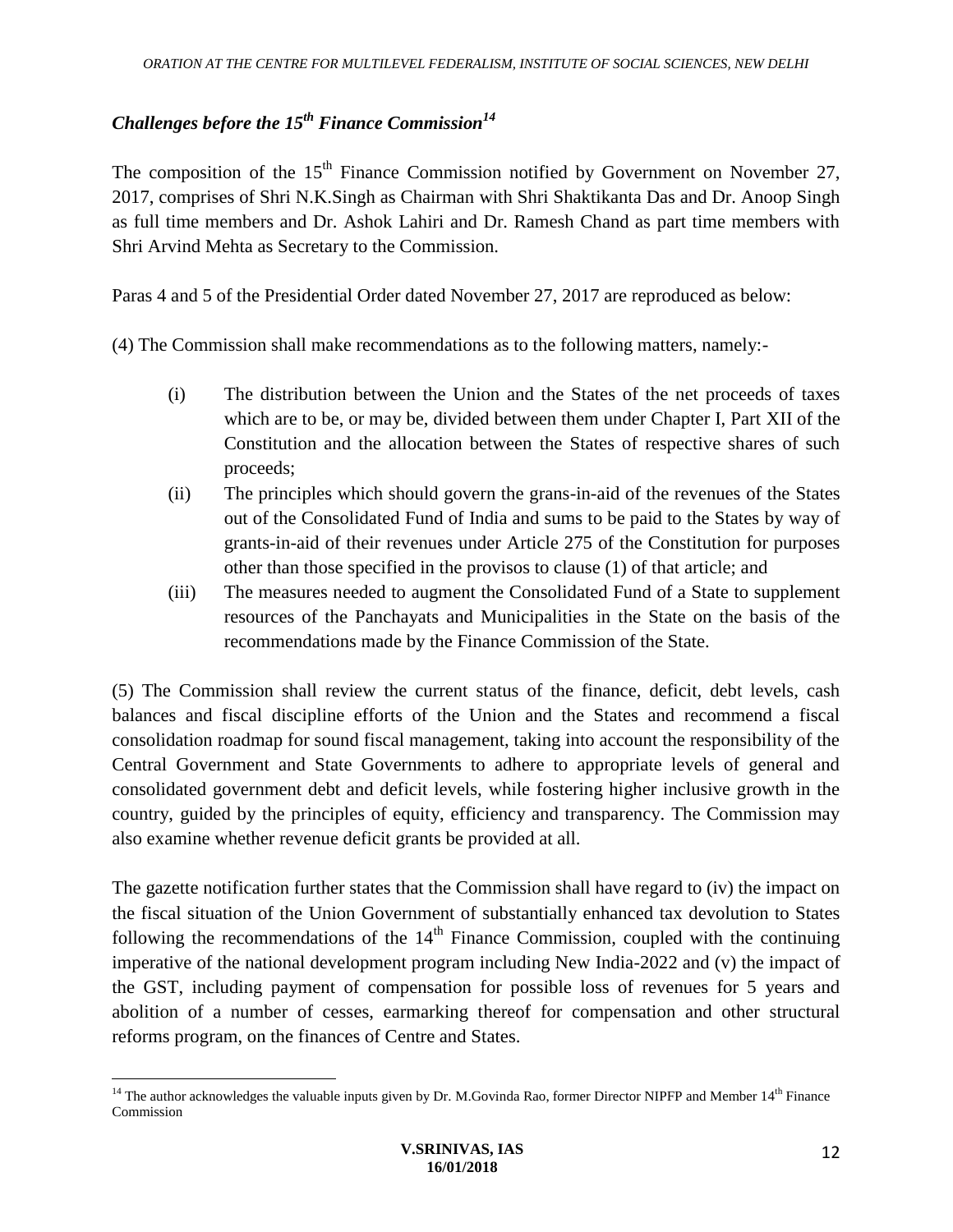The Commission has also been asked to consider proposing measurable performance based incentives for States for expansion and deepening tax net under GST; progress made in population growth; achievements in flagship programs; progress made in increasing capital expenditure, eliminating power sector losses and improving quality of expenditure; progress made in in promoting ease of doing business; provision of grants to local bodies for basic services; progress in sanitation; and control in incurring expenditure on populist schemes.

The Commission shall use the population data of 2011 while making its recommendations.

The 15<sup>th</sup> Finance Commission will have to contend with the slowdown in the Indian economy. There is an upward trend in the fiscal deficits of States. The inter-governmental transfer system has become overly complex with different sharing arrangements for different taxes, spending autonomy of States combined with their ability to borrow has obstructed efforts at consolidating public finances, little incentives for States to improve revenue performances and revenue-sharing arrangements have led to pro-cyclical policies at State level. The high levels of intergovernmental transfers necessitate that States ensure that provincial tax enforcement and structural reforms are strengthened. The problem with persistent off-budget spending has proved a drag on the fiscal deficits of States.

The vertical balances to the States relative to Centre's gross revenue receipts have shown trend increases in every Finance Commission and it would not be possible to reduce the devolution without a corresponding increase in fiscal and revenue deficits of States. The higher devolutions under the 14<sup>th</sup> Finance Commission have seen marginal increases in social sector allocations. There are pressures to increase allocations to the CSS schemes for higher expenditures on Health and Education. The tax buoyancies have been affected by the transition to the GST and the GST compensation to States will continue till 2022. On the Horizontal balances, the 15<sup>th</sup> Finance Commission has the responsibility of equalizing the widening gap between richer States and low income States. The inequalities in fiscal capacities between States have resulted in widely differing social and capital expenditures between States. A large part of the equalization effort by the 15<sup>th</sup> Finance Commission would have to be through grant-in-aid rather than devolution.

The 14<sup>th</sup> Finance Commission recommendations ushered in a new era of fiscal federalism in India. Devolutions to States went up significantly from 32 percent to 42 percent. While most countries have found it difficult to finance federal transfers to provinces of about 30 percent, India has taken it to 42 percent. The Government followed up the historic devolutions under the 14<sup>th</sup> Finance Commission with the constitution of the NITI Aayog to promote cooperative federalism and the enacted the constitutional amendment to establish the Goods and Services Tax Council. These major progressive steps were backed by restructuring the centrally sponsored schemes allocation ratio from 75:25 to 50:50 to provide greater flexibility and ownership to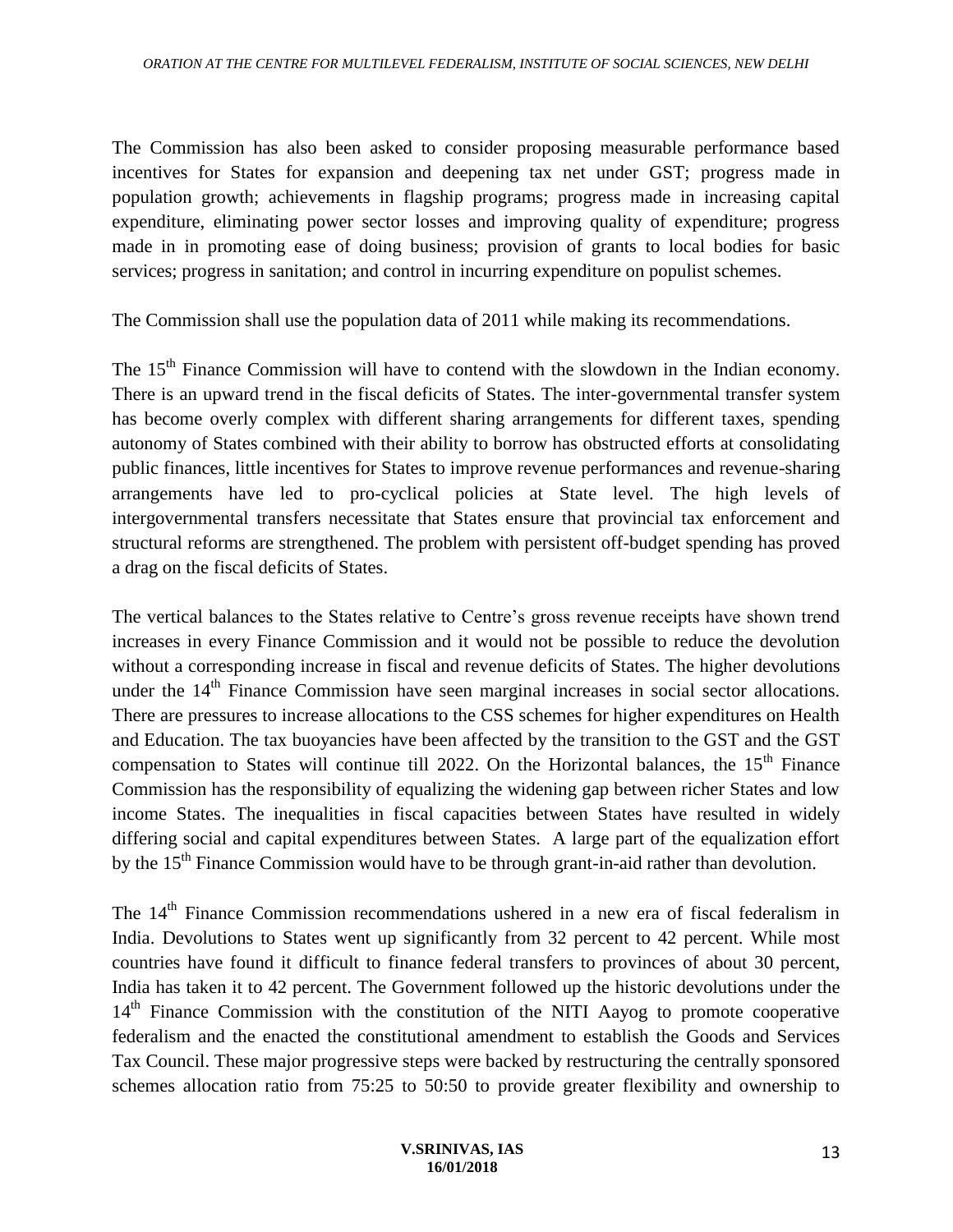States. States were mandated to pursue the objectives of zero revenue deficit, fiscal deficit not exceeding 3 percent of GSDP, interest payments to revenue receipt ratio not exceeding 10 percent and debt to GSDP ratio not exceeding 25 percent.

Despite these historic steps, there remain challenges. The Power sector resource requirements remain very high. In some States, fiscal deficit with Power sector allocations have climbed to around 9 percent. Deteriorating public debt dynamics caused by Power sector's restructuring requirements would be a major area of concern for the  $15<sup>th</sup>$  Finance Commission. An alternate fiscal scenario would need to be considered to limit the on-budget fiscal deficits to 3 percent by including Power sector. A debt to GSDP ratio of 25 percent greatly limits the Government's borrowing needs and has the potential to curtail social sector expenditures. The NITI Aayog has pointed out that social sector expenditures have increased only marginally since the  $14<sup>th</sup>$  Finance Commission despite an increase in total central transfers to States by 21.9 percent.

The 14<sup>th</sup> Finance Commission assessed State Finances as (a) For States with above average tax-GSDP ratio the assumed tax buoyancy was 1.05 implying a moderate increase and (b) for other States a higher buoyancy of 1.5 was assumed. The  $14<sup>th</sup>$  Finance Commission assumed an increase in aggregate tax-GSDP ratio from 8.26 of GSDP to 9 percent in the terminal year. On the expenditure side, the  $14<sup>th</sup>$  Finance Commission included the expenditure incurred on the centrally sponsored schemes in revenue expenditure. The expenditure was projected as 11.12 percent of GDP against 13.57 percent projected by the States. For the 15<sup>th</sup> Finance Commission, GST will usher in higher tax buoyancy by bringing in a large number of new tax payers into the tax net. Higher tax collections under GST will provide the Union Government room for fiscal maneuver to finance the inter-governmental transfer system.

The 15<sup>th</sup> Finance Commission terms shall review the current status of the finance, deficit, debt levels, cash balances and fiscal discipline efforts of the Union and the States and recommend a fiscal consolidation roadmap for sound fiscal management, taking into account the responsibility of the Central Government and State Governments. The Commission may also examine whether revenue deficit grants be provided at all. The best way forward would be to adhere to the letter and the spirit of the Constitution by balancing the Union and State's revenue powers with expenditure responsibilities listed in the  $7<sup>th</sup>$  schedule of the Constitution, appreciate the problems raised by stakeholders, and attempt to address the contemporary issues relevant to the Terms of Reference.